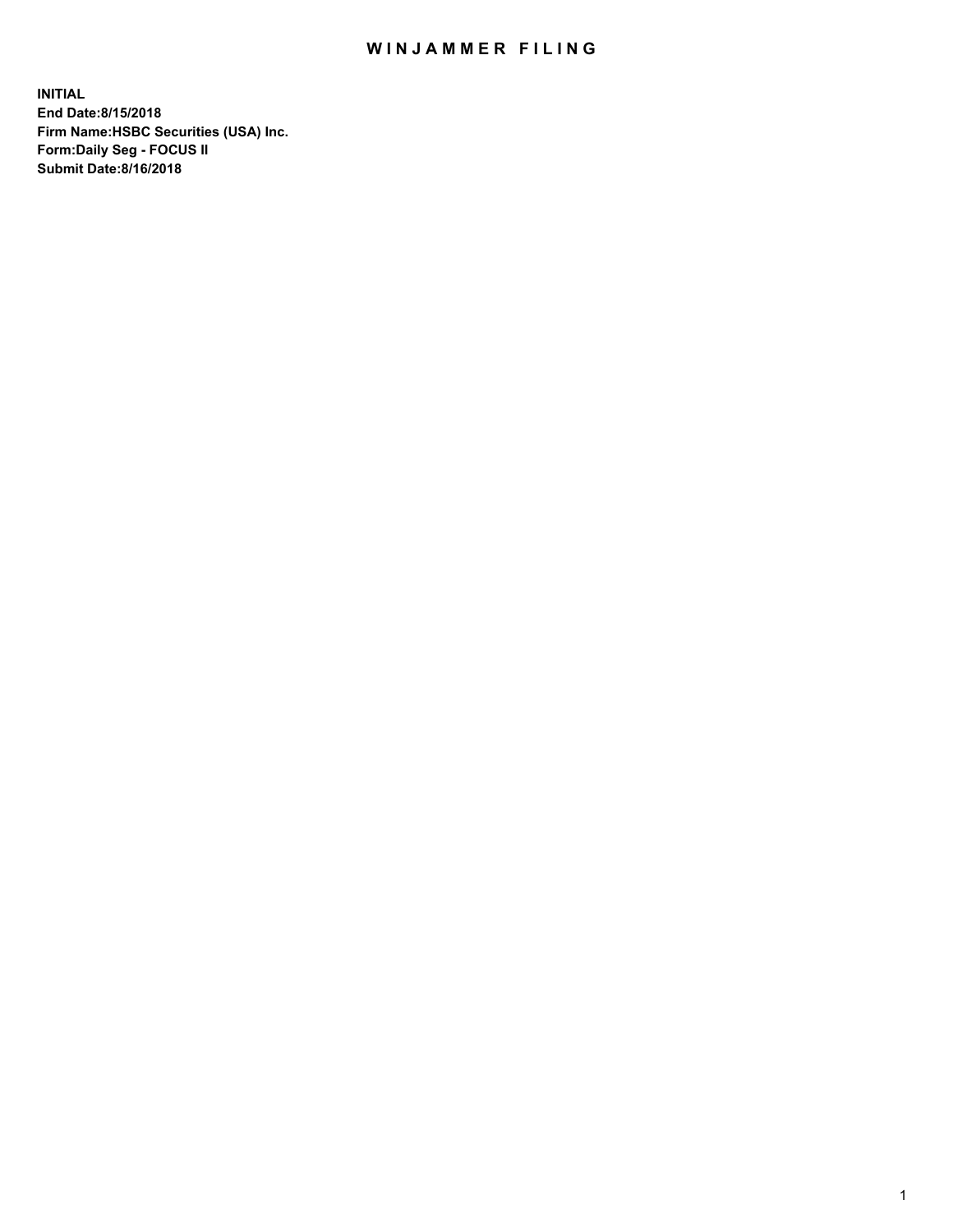**INITIAL End Date:8/15/2018 Firm Name:HSBC Securities (USA) Inc. Form:Daily Seg - FOCUS II Submit Date:8/16/2018 Daily Segregation - Cover Page**

| Name of Company                                                                                                                                                                                                                                                                                                                | <b>HSBC Securities (USA) Inc.</b>                                           |
|--------------------------------------------------------------------------------------------------------------------------------------------------------------------------------------------------------------------------------------------------------------------------------------------------------------------------------|-----------------------------------------------------------------------------|
| <b>Contact Name</b>                                                                                                                                                                                                                                                                                                            | <b>Michael Vacca</b>                                                        |
| <b>Contact Phone Number</b>                                                                                                                                                                                                                                                                                                    | 212-525-7951                                                                |
| <b>Contact Email Address</b>                                                                                                                                                                                                                                                                                                   | michael.vacca@us.hsbc.com                                                   |
| FCM's Customer Segregated Funds Residual Interest Target (choose one):<br>a. Minimum dollar amount: ; or<br>b. Minimum percentage of customer segregated funds required:% ; or<br>c. Dollar amount range between: and; or<br>d. Percentage range of customer segregated funds required between:% and%.                         | 147,000,000<br>$\underline{\mathbf{0}}$<br>0 <sub>0</sub><br>0 <sub>0</sub> |
| FCM's Customer Secured Amount Funds Residual Interest Target (choose one):<br>a. Minimum dollar amount: ; or<br>b. Minimum percentage of customer secured funds required:% ; or<br>c. Dollar amount range between: and; or<br>d. Percentage range of customer secured funds required between: % and %.                         | 25,000,000<br><u>0</u><br>0 <sub>0</sub><br>0 <sub>0</sub>                  |
| FCM's Cleared Swaps Customer Collateral Residual Interest Target (choose one):<br>a. Minimum dollar amount: ; or<br>b. Minimum percentage of cleared swaps customer collateral required:% ; or<br>c. Dollar amount range between: and; or<br>d. Percentage range of cleared swaps customer collateral required between:% and%. | 95,000,000<br><u>0</u><br>00<br>00                                          |

Attach supporting documents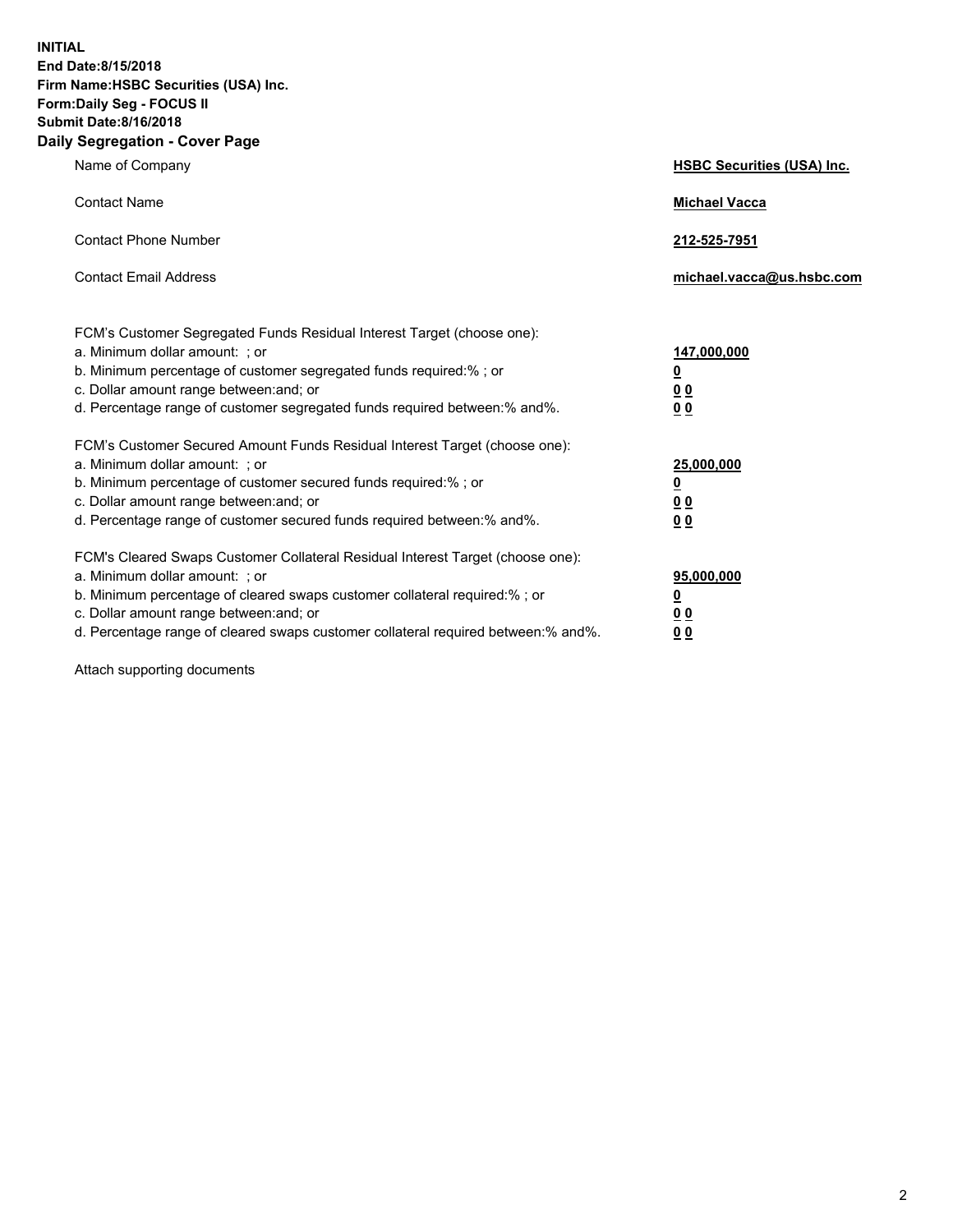**INITIAL End Date:8/15/2018 Firm Name:HSBC Securities (USA) Inc. Form:Daily Seg - FOCUS II Submit Date:8/16/2018 Daily Segregation - Secured Amounts**

Foreign Futures and Foreign Options Secured Amounts Amount required to be set aside pursuant to law, rule or regulation of a foreign government or a rule of a self-regulatory organization authorized thereunder **0** [7305] 1. Net ledger balance - Foreign Futures and Foreign Option Trading - All Customers A. Cash **113,271,457** [7315] B. Securities (at market) **80,948,865** [7317] 2. Net unrealized profit (loss) in open futures contracts traded on a foreign board of trade **7,668,605** [7325] 3. Exchange traded options a. Market value of open option contracts purchased on a foreign board of trade **0** [7335] b. Market value of open contracts granted (sold) on a foreign board of trade **0** [7337] 4. Net equity (deficit) (add lines 1. 2. and 3.) **201,888,927** [7345] 5. Account liquidating to a deficit and account with a debit balances - gross amount **321,720** [7351] Less: amount offset by customer owned securities **-215,723** [7352] **105,997** [7354] 6. Amount required to be set aside as the secured amount - Net Liquidating Equity Method (add lines 4 and 5) **201,994,924** [7355] 7. Greater of amount required to be set aside pursuant to foreign jurisdiction (above) or line 6. **201,994,924** [7360] FUNDS DEPOSITED IN SEPARATE REGULATION 30.7 ACCOUNTS 1. Cash in banks A. Banks located in the United States **82,830,316** [7500] B. Other banks qualified under Regulation 30.7 **0** [7520] **82830316** [7530] 2. Securities A. In safekeeping with banks located in the United States **49,240,820** [7540] B. In safekeeping with other banks qualified under Regulation 30.7 **0** [7560] **49240820** [7570] 3. Equities with registered futures commission merchants A. Cash **0** [7580] B. Securities **0** [7590] C. Unrealized gain (loss) on open futures contracts **0** [7600] D. Value of long option contracts **0** [7610] E. Value of short option contracts **0** [7615] **0** [7620] 4. Amounts held by clearing organizations of foreign boards of trade A. Cash **0** [7640] B. Securities **0** [7650] C. Amount due to (from) clearing organization - daily variation **0** [7660] D. Value of long option contracts **0** [7670] E. Value of short option contracts **0** [7675] **0** [7680] 5. Amounts held by members of foreign boards of trade A. Cash **67,801,385** [7700] B. Securities **31,708,045** [7710] C. Unrealized gain (loss) on open futures contracts **7,668,605** [7720] D. Value of long option contracts **0** [7730] E. Value of short option contracts **0** [7735] **107178035** [7740] 6. Amounts with other depositories designated by a foreign board of trade **0** [7760] 7. Segregated funds on hand **0** [7765] 8. Total funds in separate section 30.7 accounts **239249171** [7770] 9. Excess (deficiency) Set Aside for Secured Amount (subtract line 7 Secured Statement Page 1 from Line 8) **37254247** [7380] 10. Management Target Amount for Excess funds in separate section 30.7 accounts **25,000,000** [7780] 11. Excess (deficiency) funds in separate 30.7 accounts over (under) Management Target **12,254,247** [7785]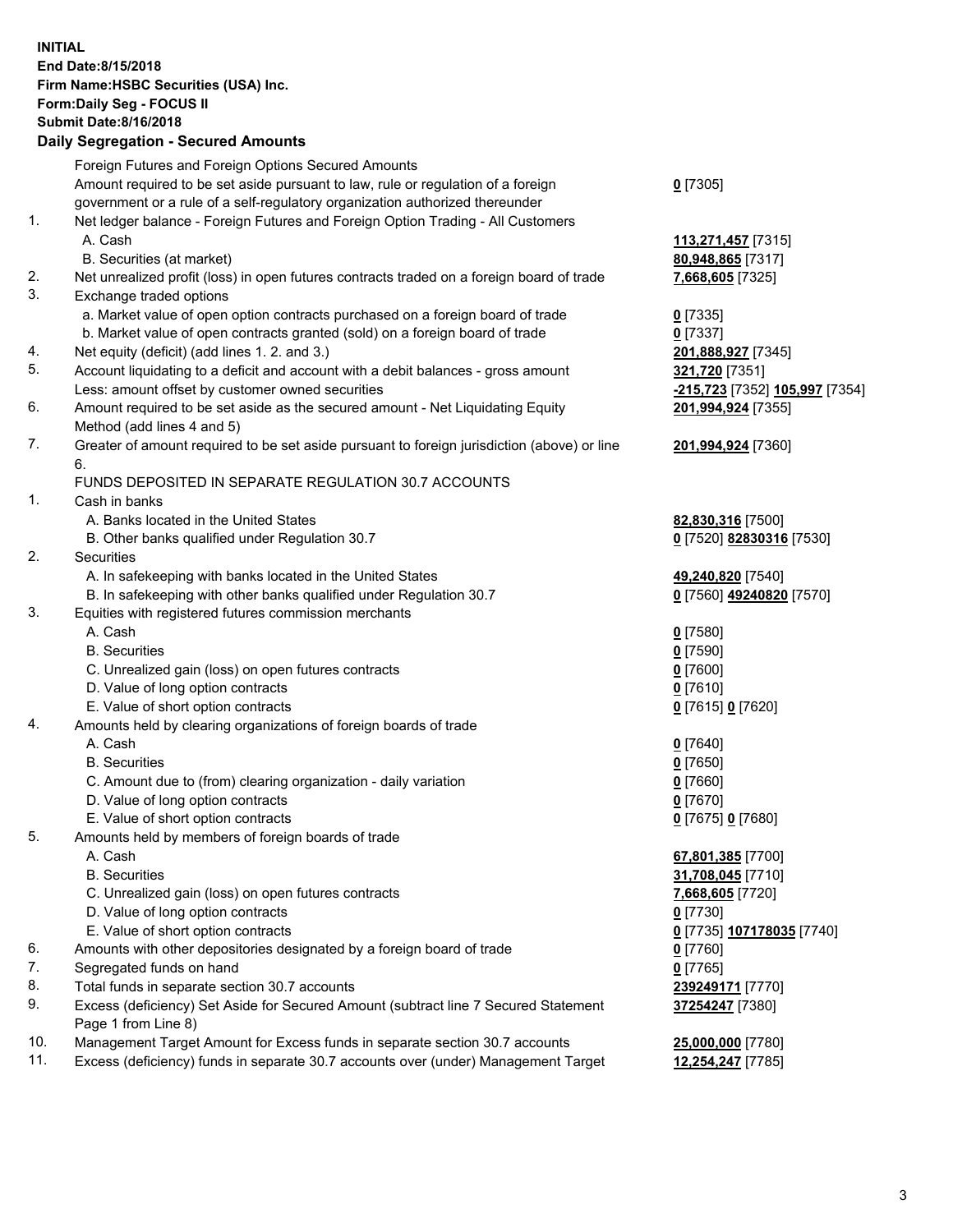|                | <b>INITIAL</b><br>End Date:8/15/2018<br>Firm Name: HSBC Securities (USA) Inc.<br>Form: Daily Seg - FOCUS II<br><b>Submit Date: 8/16/2018</b><br>Daily Segregation - Segregation Statement |                                  |
|----------------|-------------------------------------------------------------------------------------------------------------------------------------------------------------------------------------------|----------------------------------|
|                | SEGREGATION REQUIREMENTS(Section 4d(2) of the CEAct)                                                                                                                                      |                                  |
| $\mathbf{1}$ . | Net ledger balance                                                                                                                                                                        |                                  |
|                | A. Cash                                                                                                                                                                                   | 192,989,933 [7010]               |
|                | B. Securities (at market)                                                                                                                                                                 | 1,504,756,883 [7020]             |
| 2.             | Net unrealized profit (loss) in open futures contracts traded on a contract market                                                                                                        | 166,579,164 [7030]               |
| 3.             | Exchange traded options                                                                                                                                                                   |                                  |
|                | A. Add market value of open option contracts purchased on a contract market                                                                                                               | 291,566,202 [7032]               |
|                | B. Deduct market value of open option contracts granted (sold) on a contract market                                                                                                       | <u>-95,618,420</u> [7033]        |
| 4.             | Net equity (deficit) (add lines 1, 2 and 3)                                                                                                                                               | 2060273762 [7040]                |
| 5.             | Accounts liquidating to a deficit and accounts with                                                                                                                                       |                                  |
|                | debit balances - gross amount                                                                                                                                                             | 38,651,127 [7045]                |
|                | Less: amount offset by customer securities                                                                                                                                                | -38,449,710 [7047] 201417 [7050] |
| 6.             | Amount required to be segregated (add lines 4 and 5)                                                                                                                                      | 2060475179 [7060]                |
|                | FUNDS IN SEGREGATED ACCOUNTS                                                                                                                                                              |                                  |
| 7.             | Deposited in segregated funds bank accounts                                                                                                                                               |                                  |
|                | A. Cash                                                                                                                                                                                   | 28,016,800 [7070]                |
|                | B. Securities representing investments of customers' funds (at market)                                                                                                                    | $0$ [7080]                       |
|                | C. Securities held for particular customers or option customers in lieu of cash (at                                                                                                       | 277,244,720 [7090]               |
|                | market)                                                                                                                                                                                   |                                  |
| 8.             | Margins on deposit with derivatives clearing organizations of contract markets                                                                                                            |                                  |
|                | A. Cash                                                                                                                                                                                   | 392,131,868 [7100]               |
|                | B. Securities representing investments of customers' funds (at market)                                                                                                                    | 78,333,293 [7110]                |
|                | C. Securities held for particular customers or option customers in lieu of cash (at<br>market)                                                                                            | 1,149,638,763 [7120]             |
| 9.             | Net settlement from (to) derivatives clearing organizations of contract markets                                                                                                           | 9,890,971 [7130]                 |
| 10.            | Exchange traded options                                                                                                                                                                   |                                  |
|                | A. Value of open long option contracts                                                                                                                                                    | 291,566,202 [7132]               |
|                | B. Value of open short option contracts                                                                                                                                                   | -95,618,420 [7133]               |
| 11.            | Net equities with other FCMs                                                                                                                                                              |                                  |
|                | A. Net liquidating equity                                                                                                                                                                 | 9,753,337 [7140]                 |
|                | B. Securities representing investments of customers' funds (at market)                                                                                                                    | 0 [7160]                         |
|                | C. Securities held for particular customers or option customers in lieu of cash (at<br>market)                                                                                            | $0$ [7170]                       |
| 12.            | Segregated funds on hand                                                                                                                                                                  | 77,873,400 [7150]                |
| 13.            | Total amount in segregation (add lines 7 through 12)                                                                                                                                      | 2218830934 [7180]                |
| 14.            | Excess (deficiency) funds in segregation (subtract line 6 from line 13)                                                                                                                   | 158355755 [7190]                 |
| 15.            | Management Target Amount for Excess funds in segregation                                                                                                                                  | 147,000,000 [7194]               |
| 16.            | Excess (deficiency) funds in segregation over (under) Management Target Amount                                                                                                            | 11,355,755 [7198]                |
|                |                                                                                                                                                                                           |                                  |

16. Excess (deficiency) funds in segregation over (under) Management Target Amount Excess